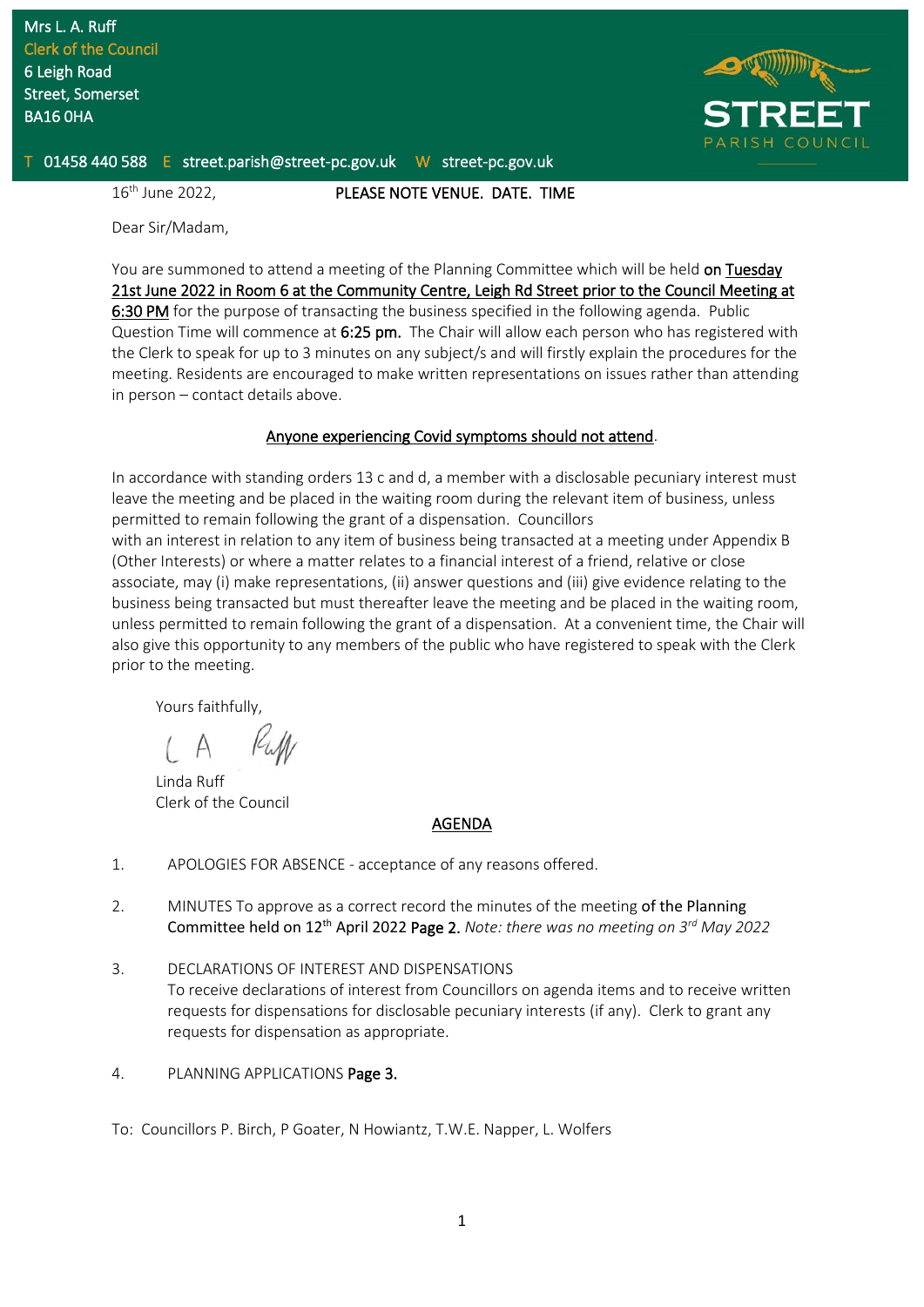## AGENDA ITEM 2:

STREET PARISH COUNCIL

Meeting of the Planning Committee held in Room 6 of the Community Centre, Leigh Road, Street on 12<sup>th</sup> April at 6:30 pm

PRESENT: Councillors D Knibbs- Chair, P Birch, T Napper, L Wolfers

APOLOGIES: Councillor A Leafe

IN ATTENDANCE: Assistant Clerk - J Marshfield

33. MINUTES

The minutes of the meeting held on 15<sup>th</sup> February 2022 and the notes of the informal meeting on 16th March 2022 which had been circulated, were approved as a correct record, and signed by the Chair.

34. DECLARATIONS OF INTEREST AND DISPENSATIONS

None received.

35. PLANNING APPLICATIONS

The Assistant Clerk submitted a report which had been circulated.

RESOLVED

2022/0399/HSE Single Storey Side and Rear Extension at 5Silver Road Street – Refusal Overbearing nature of proposal, also existing plans submitted are not true to actual property.

2022/0411/HSE Demolish utility & store and erect two storey side and single storey rear extension at 6 Burleigh Lane Street – Approval

2022/0447/HSE Erection of single storey extensions and new dormer window at 4 Wilton Orchard Street - Approval

2022/0481/HSE Erection of single storey rear extension at 5 Hawkins Close Street – Approval

NOTE - 0 new units approved – 1 since May 2021.

The meeting ended at 6:45 pm.